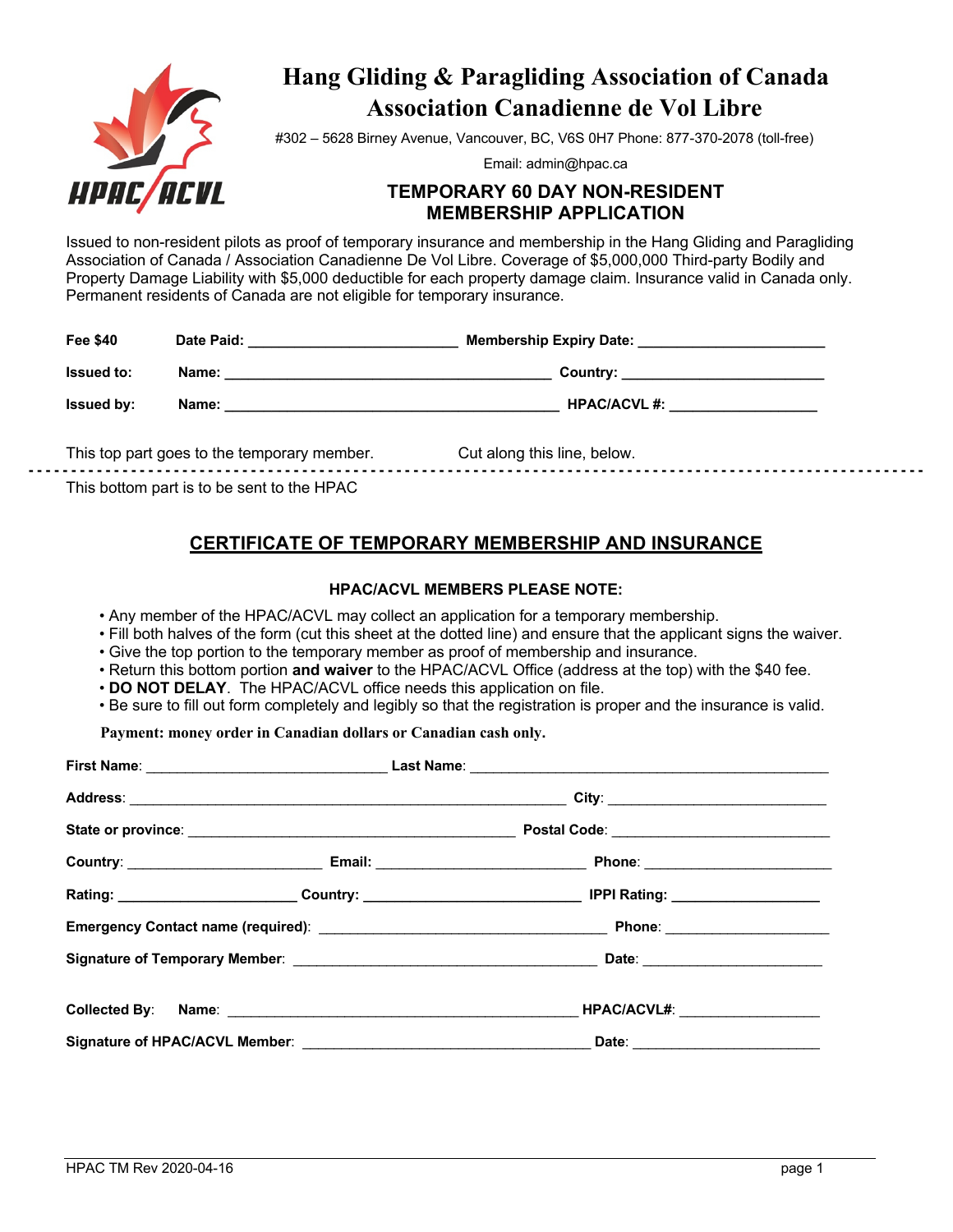

# **HANG GLIDING AND PARAGLIDING ASSOCIATION OF CANADA**

## **RELEASE, WAIVER, INDEMNITY, and ASSUMPTION OF RISK**

#### **DEFINITION of "Hang Gliding":**

All activities or programs associated with the preparation for and participation in unpowered flight of a hang glider or paraglider, including training, instruction, tandem flights, recreational flying, competitions, fly-ins, clinics, towing programs, advice or representations by certified HPAC/ACVL instructors in good standing pertaining to, and/or the provision of, and/or sale of, hang gliding and/or paragliding equipment, or other events.

#### **DEFINITION of "Releasee":**

The owners, lessors, and occupiers of land upon which Hang Gliding occurs, whether or not they have granted permission for the use of their property for Hang Gliding, and **The Hang Gliding and Paragliding Association of Canada also known as Association Canadienne De Vol Libre ("HPAC" or "ACVL"),** all clubs comprised primarily of HPAC members or Hang Gliding schools in which all instructors are certified by HPAC, The Aeroclub of Canada, The Federation Aeronautique Internationale and its Commission Internationale de Vol Libre, and their respective officers, directors, representatives, employees, volunteers and members, all HPAC/ACVL certified instructors in good standing, and any and all other persons, corporations, partnerships, societies, clubs or other forms of business organizations or entities, acting in any capacity whatsoever, in the provision, promotion, organization, production, facilitation, and operation of Hang Gliding, and Meet Directors of HPAC/ACVL sanctioned competitions and their designated volunteers.

#### **IN CONSIDERATION FOR being permitted to participate** in Hang Gliding I, **Example 20** in the state of the state of the state of the state of the state of the state of the state of the state of the state of the state of the

and discharge Releasee from all liability. I waive as against Releasee all recourses, claims, causes of action of any kind whatsoever, in respect of all personal injuries or property losses, specifically including, but not limited to, any claims for loss of income, which I may suffer arising out of or connected with, my preparation for, or participation in Hang Gliding, notwithstanding that such injuries or losses may have been caused solely or partly by the negligence of the Releasee.

#### **I KNOW and I ADMIT as incontestable fact(s) that:**

- □ Hang Gliding is very dangerous, exposing participants to many risks and hazards, some of which are inherent in the very nature of the sport itself, others which result from human error and negligence on the part of persons involved in preparing, organizing and staging of Hang Gliding activities;
- ¨ As a result of those risks and hazards**, I as a participant may suffer serious personal injury, disability, and even death, as well as property damage or loss**;
- $\Box$  Some of the risks and hazards are foreseeable, others are not;
- □ I freely and voluntarily assume all risks and hazards of my participation in Hang Gliding. My preparation for, and participation in Hang Gliding is **entirely at my own risk. I am solely responsible for my own safety**;
- ¨ **I do NOT have any pre-existing medical condition(s), including but not limited to, heart conditions, high or low blood pressure, asthma, panic disorders, separated shoulders, joint issues, torn ligaments and/or severe allergies, or if I do have such condition(s), I have determined that such condition(s) and/or any prescribed or other medication(s) I may take will NOT impair my ability, or that of my fellow participants, to participate safely in Hang Gliding. If I am under the care of a Doctor, utilize an epi-pen, inhaler, and/or any medications in relation to the foregoing or any other condition, I will disclose the same to any HPAC/ACVL certified instructor from whom I receive instruction.**
- $\Box$  I understand and agree that Releasee is in no way responsible whatsoever for my safety during the course of my preparation for, or participation in any Hang Gliding;
- ¨ I have carefully read this **RELEASE, WAIVER, INDEMNITY, AND ASSUMPTION OF RISK** agreement. I fully understand it, and I am freely and voluntarily signing my name in full agreement;
- $\Box$  By signing this document I hereby voluntarily release, forever discharge and agree to indemnify and hold harmless Releasee for any loss or damage to any property or for personal injury that I may sustain while participating in or preparing for Hang Gliding programs or activities, whether or not such loss or injury is caused solely or partly by the negligence of Releasee;
- $\Box$  I have been provided with a reasonable opportunity and have been encouraged to seek independent legal advice prior **to signing this agreement**;
- □ This **RELEASE, WAIVER, INDEMNITY, AND ASSUMPTION OF RISK** is binding on me, my heirs, my executors, administrators, personal representatives and assigns; and
- $\Box$  I have had sufficient opportunity to carefully read this entire document. I have read and understood it. I have not **signed this document under any duress or coercion by any other person or persons. I have chosen to sign it of my own free will and choice. I have obtained independent legal advice before signing or have chosen to waive obtaining such advice. I agree to be bound by its terms.**

| Signature of Participant: (You must sign here) | Date(Y-M-D): |
|------------------------------------------------|--------------|
| Participant Name (Block Letters here):         |              |
| Signature of Witness (Must sign here):         | Date(Y-M-D): |
| Witness Name (Block Letters here):             |              |